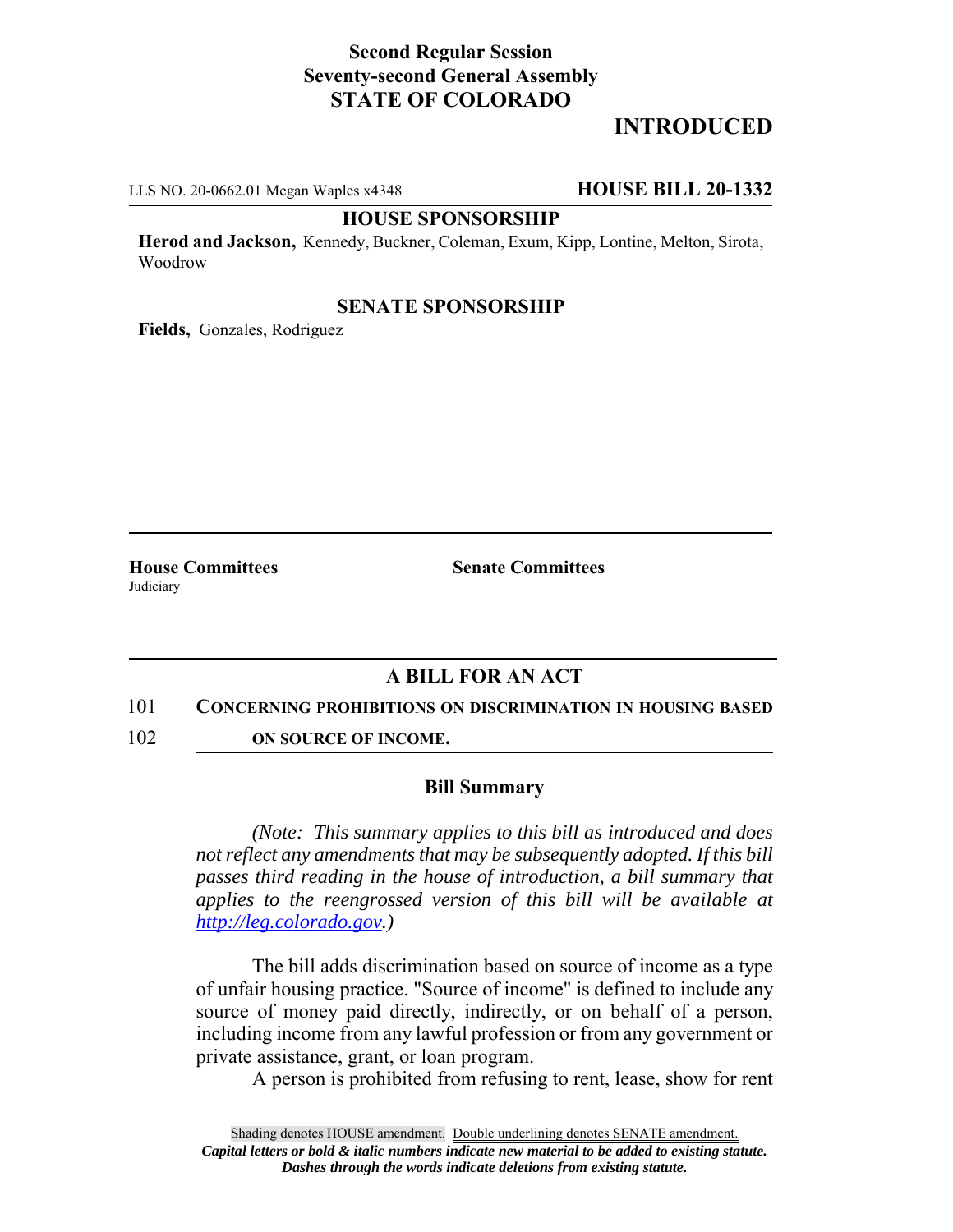or lease, or transmit an offer to rent or lease housing based on a person's source of income. In addition, a person cannot discriminate in the terms or conditions of a rental agreement against another person based on source of income, or based upon the person's participation in a 3rd-party contract required as a condition of receiving public housing assistance. A person cannot include in any advertisement for the rent or lease of housing any limitation or preference based on source of income, or to use representations related to a person's source of income to induce another person to rent or lease property. The restrictions do not apply to a landlord with 3 or fewer rental units.

 *Be it enacted by the General Assembly of the State of Colorado:* **SECTION 1.** In Colorado Revised Statutes, 24-34-501, **amend** (4); and **add** (4.5) as follows: **24-34-501. Definitions.** As used in this part 5, unless the context otherwise requires: (4) "Restrictive covenant" means any specification limiting the transfer, rental, or lease of any housing because of disability, race, creed, color, religion, sex, sexual orientation, marital status, familial status, national origin, or ancestry, OR LIMITING THE RENTAL OR LEASE OF ANY HOUSING BECAUSE OF SOURCE OF INCOME. (4.5) "SOURCE OF INCOME" MEANS ANY LAWFUL AND VERIFIABLE 12 SOURCE OF MONEY PAID DIRECTLY, INDIRECTLY, OR ON BEHALF OF A PERSON, INCLUDING: (a) INCOME DERIVED FROM ANY LAWFUL PROFESSION OR OCCUPATION; AND (b) INCOME OR RENTAL PAYMENTS DERIVED FROM ANY GOVERNMENT OR PRIVATE ASSISTANCE, GRANT, OR LOAN PROGRAM. **SECTION 2.** In Colorado Revised Statutes, 24-34-502, **amend** (1)(h); and **add** (1)(l), (1)(m), (1)(n), (1)(o), (1)(p), and (1.5) as follows: **24-34-502. Unfair housing practices prohibited - definition.**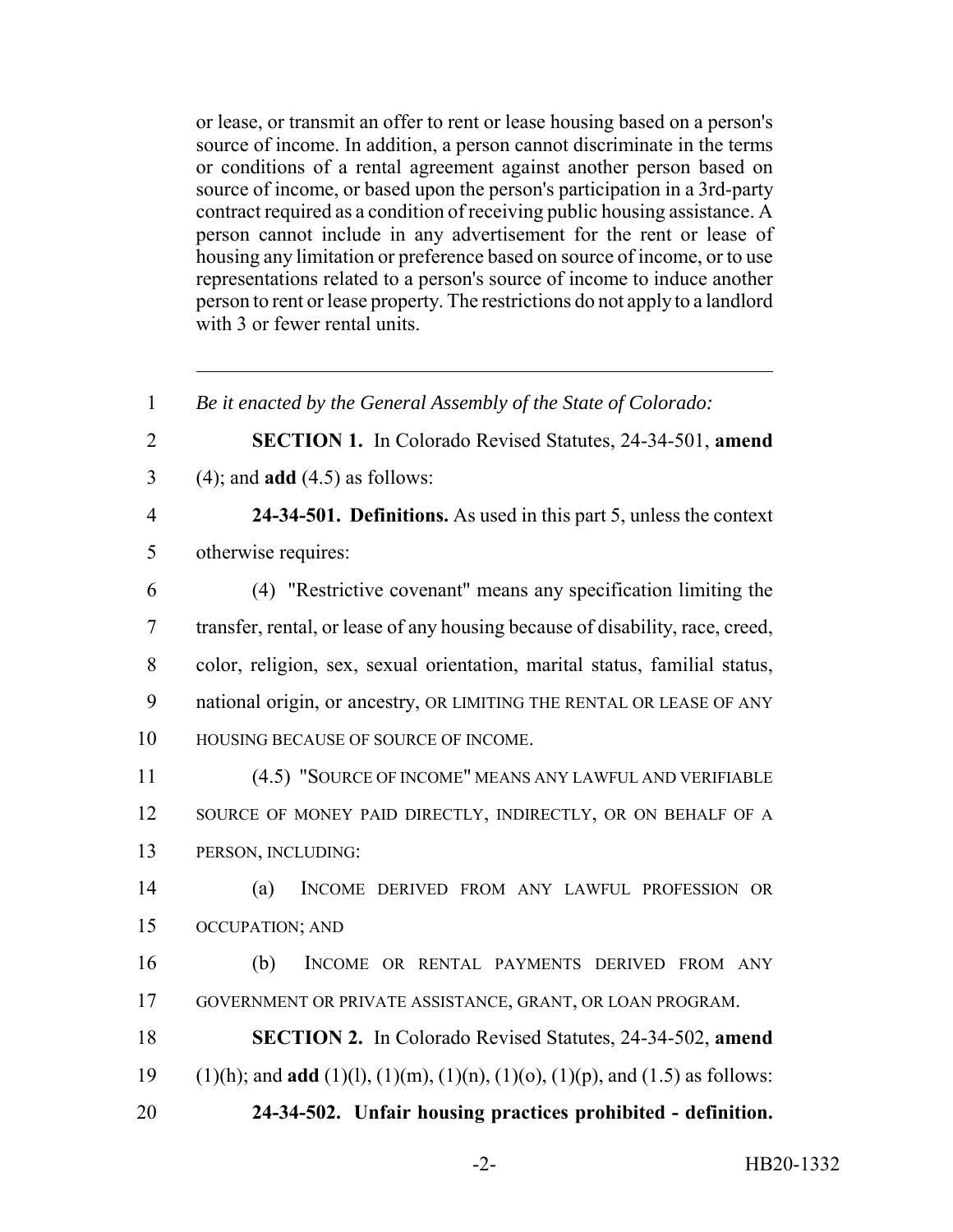(1) It shall be an unfair housing practice and unlawful and hereby prohibited:

 (h) For any person to deny another person access to or membership or participation in any multiple-listing service, real estate brokers' organization or other service, organization, or facility related to the business of selling or renting dwellings or to discriminate against such person in the terms or conditions of such access, membership, or participation on account of race, creed, color, religion, sex, sexual 9 orientation, disability, marital status, familial status, or national origin or 10 ancestry, OR SOURCE OF INCOME;

 (l) FOR ANY PERSON TO REFUSE TO RENT OR LEASE, TO REFUSE TO SHOW HOUSING FOR RENT OR LEASE, TO REFUSE TO RECEIVE AND TRANSMIT ANY BONA FIDE OFFER TO RENT OR LEASE, OR TO OTHERWISE MAKE UNAVAILABLE OR DENY OR WITHHOLD FROM ANOTHER PERSON ANY HOUSING FOR RENT OR LEASE BECAUSE OF A PERSON'S SOURCE OF INCOME;

 (m) FOR ANY PERSON TO DISCRIMINATE IN THE TERMS, CONDITIONS, OR PRIVILEGES PERTAINING TO THE RENTAL OR LEASE OF ANY HOUSING, OR IN THE FURNISHING OF FACILITIES OR SERVICES IN CONNECTION THEREWITH, BECAUSE OF A PERSON'S SOURCE OF INCOME, INCLUDING A PERSON'S RECEIPT OF PUBLIC HOUSING ASSISTANCE OR A PERSON'S PARTICIPATION IN A THIRD-PARTY CONTRACT REQUIRED BY A PUBLIC HOUSING ASSISTANCE PROGRAM; EXCEPT THAT, IF THE INITIAL PAYMENT TO THE OWNER IS NOT MADE TIMELY IN ACCORDANCE WITH APPLICABLE REGULATIONS PROMULGATED BY THE UNITED STATES DEPARTMENT OF HOUSING AND URBAN DEVELOPMENT, THEN A LANDLORD MAY EXERCISE ANY RIGHT OR PURSUE ANY REMEDY AVAILABLE UNDER LAW;